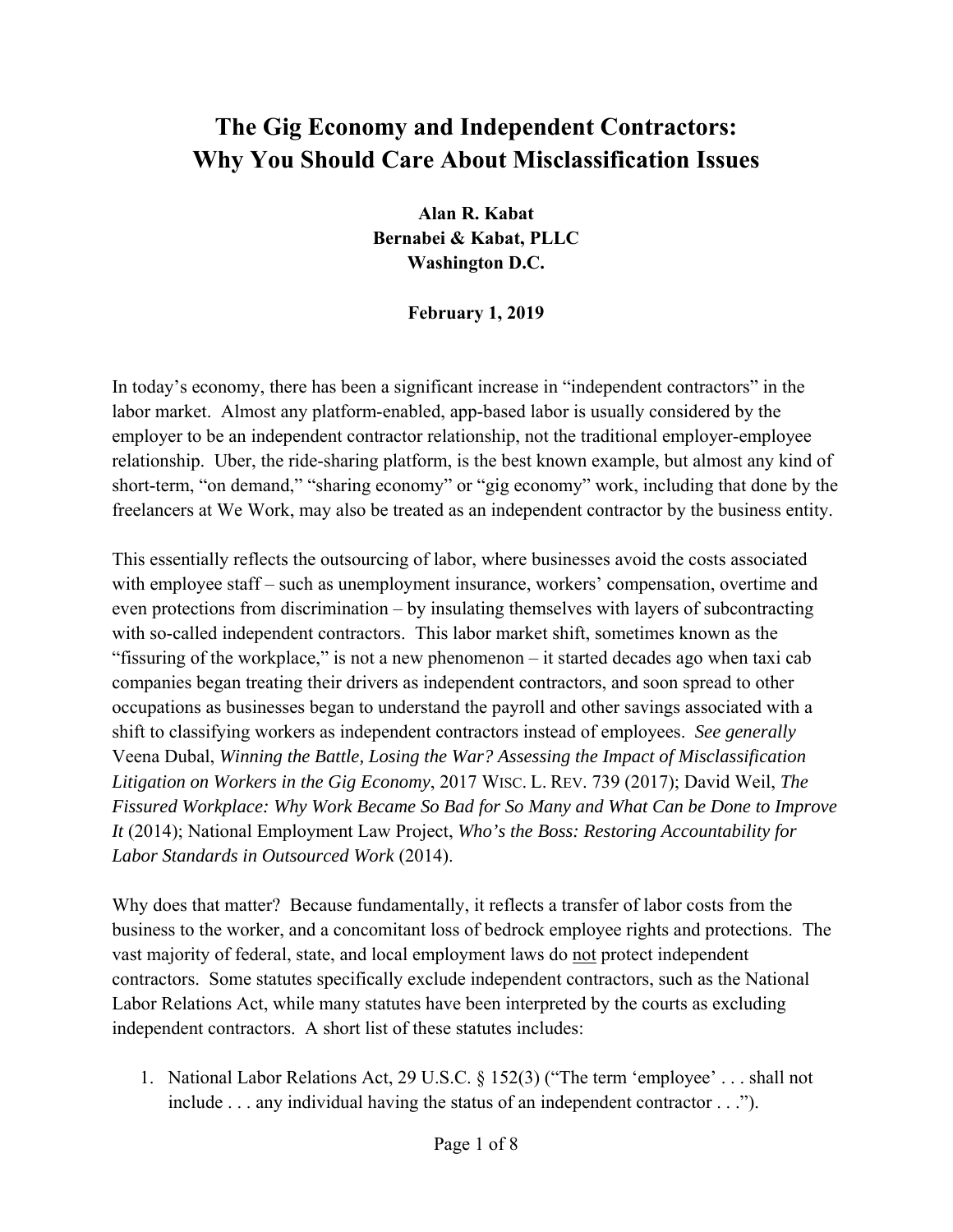- 2. Fair Labor Standards Act, overtime and minimum wage laws, 29 U.S.C. § 206.
- 3. Family and Medical Leave Act, 29 U.S.C. § 2611(3).
- 4. Occupational Safety and Health Act, 29 U.S.C. § 651.
- 5. Title VII, 42 U.S.C. § 2000e-5 *et seq.*
- 6. Age Discrimination in Employment Act, 29 U.S.C. § 630(f).
- 7. Americans with Disabilities Act, 42 U.S.C. § 12111.
- 8. ERISA and related benefits claims.

 $\overline{a}$ 

9. Many comparable state and local statutes.

*See* Veena Dubal, *Wage Slave or Entrepreneur? Contesting the Dualism of Legal Worker Identities*, 105 CAL. L. REV. 65, 72-75, 86-87 (2017) (collecting examples); Shu-Yi Oei & Diane M. Ring, *Tax Law's Workplace Shift*, at 16-18 [manuscript] (2018) (same).

One significant exception is 42 U.S.C. § 1981, as that covers contracts, and, as with a breach of contract claim, is one of the few remedies available to an independent contractor.<sup>1</sup> However, Section 1981 only covers race and certain national-origin claims.

Also, several of the federal whistleblower statutes that are enforced by OSHA have been interpreted by rulings of some Administrative Law Judges as extending to independent contractors, although other ALJs have held that an independent contractor was not protected by these statutes.

<sup>1</sup> *See, e.g., Jones v. A.W. Holdings, LLC*, 484 Fed. Appx. 44, 48 (7th Cir. 2012) ("Although her independent-contractor status defeats her Title VII claim, Jones may still proceed on her claims of discrimination and retaliation under § 1981, which is not limited to employees."); *Brown v. J. Kaz, Inc.*, 581 F.3d 175, 181 (3d Cir. 2009) ("We thus agree with the decisions that hold that an independent contractor may bring a cause of action under section 1981 for discrimination occurring within the scope of the independent contractor relationship."); *Dalton v. Avis Rent A Car System, Inc.*, 336 F. Supp. 2d 534, 537 n.7 (M.D.N.C. 2004) ("In determining the prima facie case for § 1981 actions, it is of no consequence that the plaintiff is an agent or independent contractor instead of an employee."), *aff'd on other grounds*, 131 Fed. Appx. 936 (4th Cir. 2005).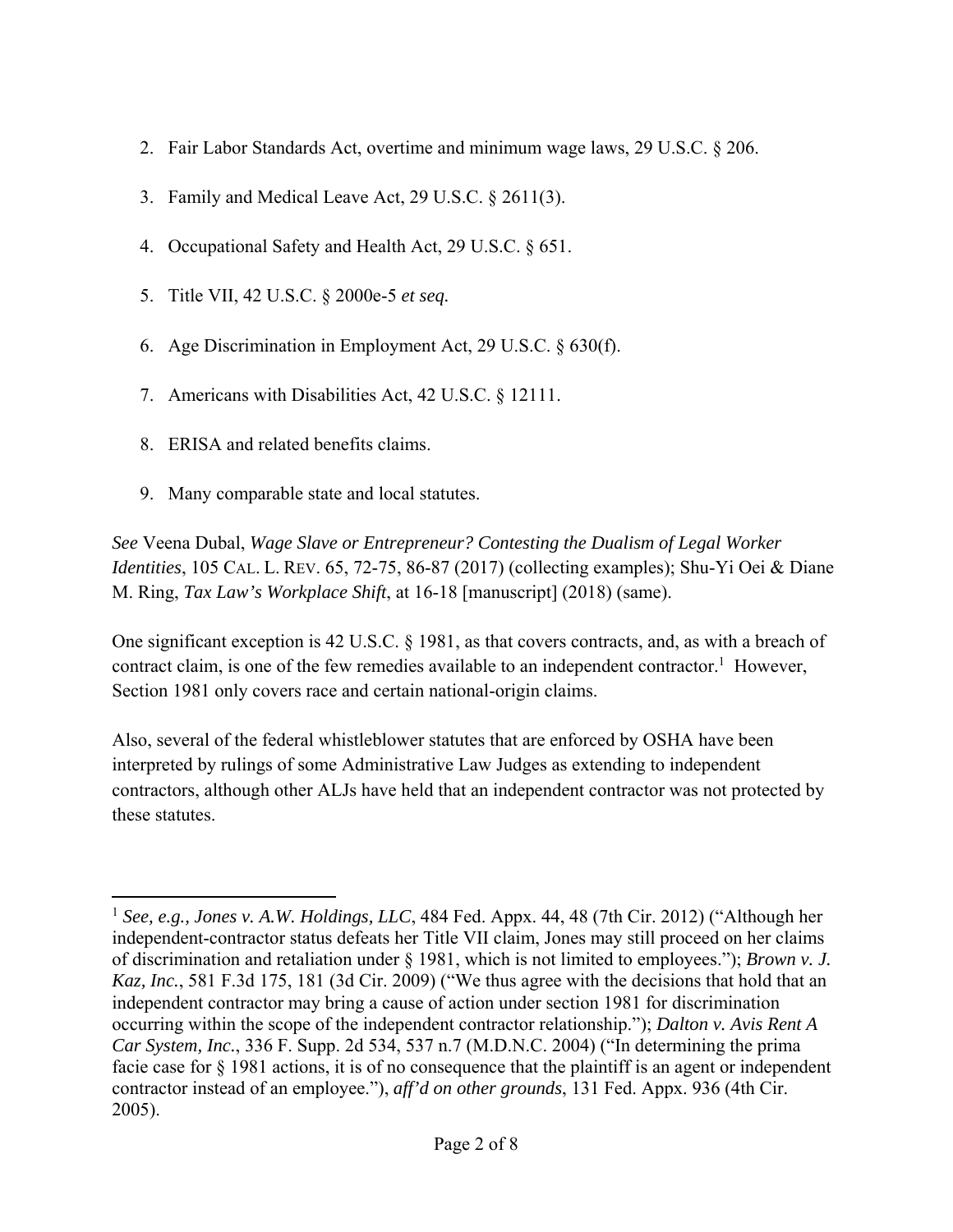So what is a true independent contractor? Fundamentally, an independent contractor is someone who is in business for herself, who does a specialized job, and essentially supplies a finished product.

To determine whether a worker is an independent contractor or employee, the courts have developed several analytical frameworks, which often depend on the type of employment claim. In some circumstances, these four tests may lead to the same outcome for the same person, but it is possible that some persons may be deemed an employee under one test for one statute and an independent contractor under another test for another statute. The existence of multiple tests is in part due to the fact that different statutes have different goals (remedial goals versus broader humanitarian goals). These tests include:

| Common law of agency test – employer's              | National Labor Relations Act             |
|-----------------------------------------------------|------------------------------------------|
| control over means and manner of worker's           | Title VII                                |
| performance.                                        | Age Discrimination in Employment Act     |
|                                                     | <b>ERISA</b>                             |
|                                                     | Workers' Compensation (state)            |
|                                                     |                                          |
| Economic realities test – employer's control and    | FLSA wage/hour claims                    |
| worker's economic dependence on the employer        | Family Medical Leave Act                 |
|                                                     | Social Security Act                      |
|                                                     |                                          |
| ABC test $-$ a simpler version of the control test: | Many state unemployment benefits laws,   |
| $"(1)$ whether the worker is free from direction or | including Maryland.                      |
| control; (2) whether the worker performs the        |                                          |
| work off the premises of the business; and (3)      | Maryland's Workplace Fraud Act, which    |
| whether the worker is engaged in a 'customarily'    | makes it unlawful to misclassify an      |
| independent trade."                                 | employee as an independent contractor in |
|                                                     | the construction and landscaping         |
|                                                     | industries.                              |
|                                                     |                                          |
| IRS 20-factor test (whether company controls        | Virginia, unemployment benefits          |
| only the results of the work, not its execution)    |                                          |
|                                                     |                                          |

*See* Veena Dubal, *Wage Slave or Entrepreneur? Contesting the Dualism of Legal Worker Identities*, 105 CAL. L. REV. 65, 72-75 (2017) ); Shu-Yi Oei & Diane M. Ring, *Tax Law's Workplace Shift*, at 27-31 [manuscript] (2018).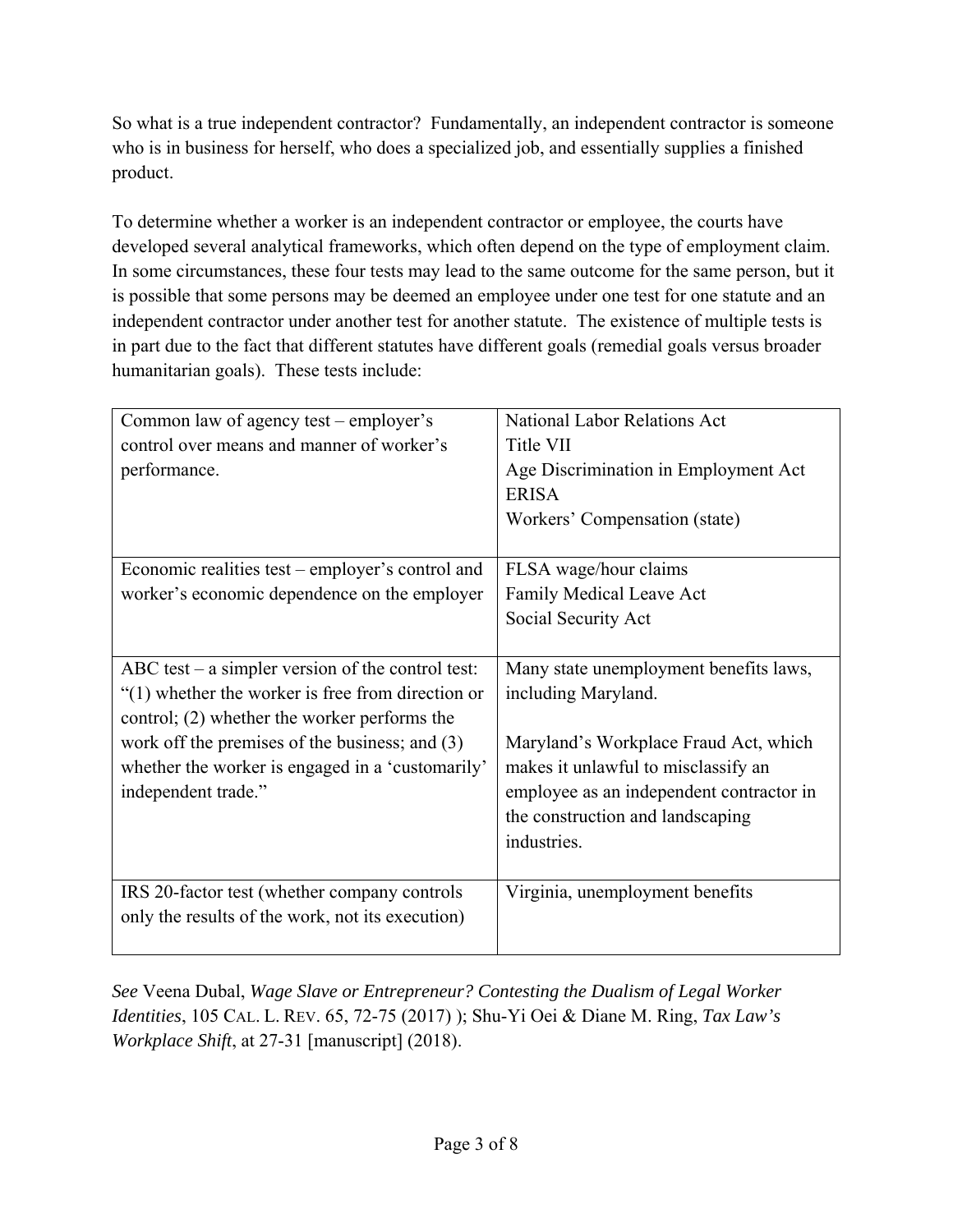A key problem is that misclassification occurs disproportionately in occupations that are overrepresented by women and minorities, including teacher's aides, real estate brokers and agents, maids and housekeepers, home health care aides, and hairdressers. *See* Charlotte S. Alexander, *Misclassification and Antidiscrimination: an Empirical Analysis*, 101 MINN. L. REV. 907, 924-25 (2017). Many of these workers are low on the economic scale, and hence less likely to realize that they can use litigation or legislation as a way to resolve their misclassification and workplace issues. Further compounding the problem is the decline in union power and membership, leaving many of the more vulnerable workers subject to exploitation without a ready means to find out what action they can take.

Another problem with misclassification is that the workers who are truly independent contractors may be unaware that they are required to pay the full amount of Social Security and Medicare taxes, instead of the employer paying half of those taxes. 26 U.S.C. § 1401. While they do not have to pay unemployment insurance taxes, they also cannot claim unemployment benefits.

It should be noted that the December 2017 tax legislation added Section 199A to the Internal Revenue Code, allowing individuals to take a 20 percent deduction from their qualified business income if they are independent contractors or otherwise are a passthrough taxpayer (such as the owner of a Subchapter S corporation). *See* 26 U.S.C. § 199A; 26 C.F.R. § 1-199A-5(d)(1).

This highly favorable tax treatment may motivate some employees to convert to independent contractor status, without realizing that they are foregoing nearly all their protections under the labor and employment laws. *See* Shu-Yi Oei & Diane M. Ring, *Tax Law's Workplace Shift* [manuscript] (2018). This change in the tax code may have significant effects for the workplace:

A key theme that has emerged in the ongoing debate is concern over the potential effect of § 199A on work and labor. This concern has manifested itself in the form of a specific critique but one that is symptomatic of a more generalized worry. The specific critique that commentators have advanced is that the new deduction creates a strong incentive for individuals to give up employee status and its accompanying benefits and to become independent contractors in order to claim the deduction. **This shift, if it occurs, could signal a dramatic transformation of the American workplace. A worker's status as an employee or an independent contractor has implications that extend far beyond tax law into minimum wage, collective bargaining, workplace benefits, health and safety, and anti-discrimination law. Widespread reclassification of workers as independent contractors, or large-scale abandonment of traditional jobs in favor of self employment, could significantly decrease worker eligibility for these protections and increase the precariousness of work.**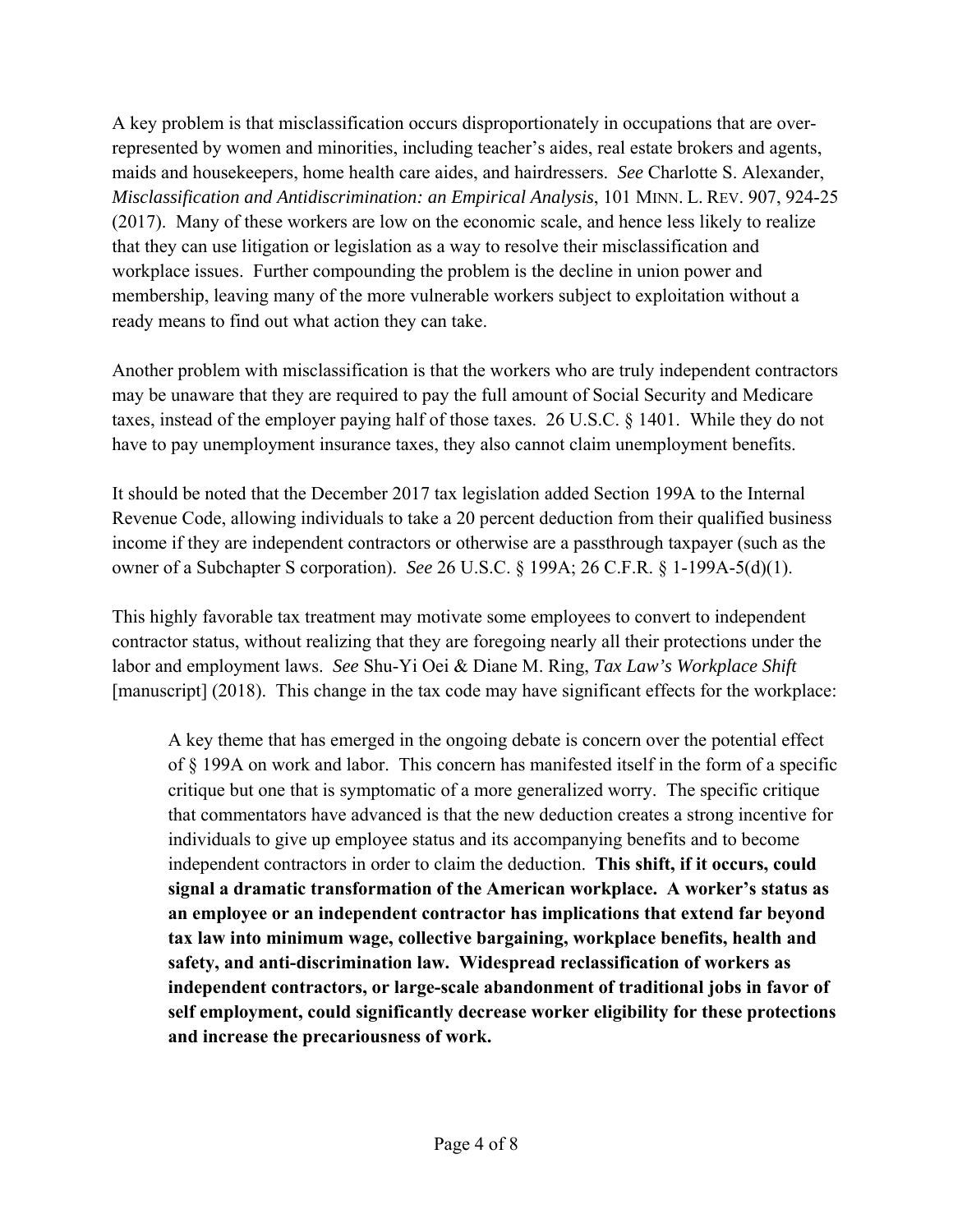The more generalized worry underpinning the specific critique is that work itself and the security it offers are changing, and that tax law may be accelerating that transformation. **New § 199A is one example of a tax provision that could make precarious work relationships more pervasive and lead to a decline of worker security**.

*Id.* at 3-4 (emphasis added) (citations omitted).

**Remedies in the courts?** Litigation has proven a very mixed bag for these workers who allege that they were misclassified. In some cases, they are subject to arbitration agreements that not only shift the determination of their status to the arbitrator, but also preclude class-action arbitration, making it much more difficult and expensive for an individual worker to prevail. Note that the Supreme Court recently held that class-action waivers in arbitration were acceptable, and did not violate the National Labor Relations Act. *Epic Systems Corp. v. Lewis*, 584 U.S. \_\_, 138 S. Ct. 1612 (2018) (5-4 decision).

California, as usual, is an outlier – the Supreme Court of California recently unanimously held that workers are presumed to be employees not contractors for purposes of "wage order" claims under state law, and put the burden of proof on employers to show that an individual is an independent contractor under the aforementioned ABC test. *Dynamex Operations West, Inc. v. Superior Court of L.A. County*, 4 Cal. 5th 903, 416 P.3d 1 (2018). *Dynamex* involved drivers for a courier service who the company treated as independent contractors; the Supreme Court also upheld the class certification order. It remains to be seen whether *Dynamex* will be extended to other California state law claims, let alone adopted by courts in other states.

Uber has been named as a defendant in numerous employment law suits across the country. It has successfully defended some on the grounds that the plaintiff(s) did not opt-out of the arbitration agreement that Uber imposes on all of its drivers. U.S. District Judge Garbis of the District of Maryland recently granted Uber's motion to compel individual arbitration in a putative class action that had both common-law claims and claims under the Maryland Labor Law (in treating drivers as employees but not paying them as employees). *Varon v. Uber Technologies, Inc.*, No. MJG-15-3650, 2016 WL 1752835 (D. Md. May 3, 2016), *reconsideration denied*, 2016 WL 3917213 (D. Md. July 20, 2016). Judge Garbis rejected plaintiff's argument that the arbitration agreement was a contract of adhesion and that the class action waiver was substantively unconscionable, since the plaintiff could have opted-out of the arbitration agreement. District courts in other circuits have similarly granted Uber's motions to compel arbitration. *See, e.g.*, *Mumin v. Uber Technologies, Inc.*, 239 F. Supp. 3d 507 (E.D.N.Y. 2017), *reconsideration denied*, 2017 WL 1737636 (E.D.N.Y. May 2, 2017).

Similarly, the Ninth Circuit, in two decisions, held that Uber drivers could be required to arbitrate all of their wage-related claims against Uber, except for drivers who had either (1) opted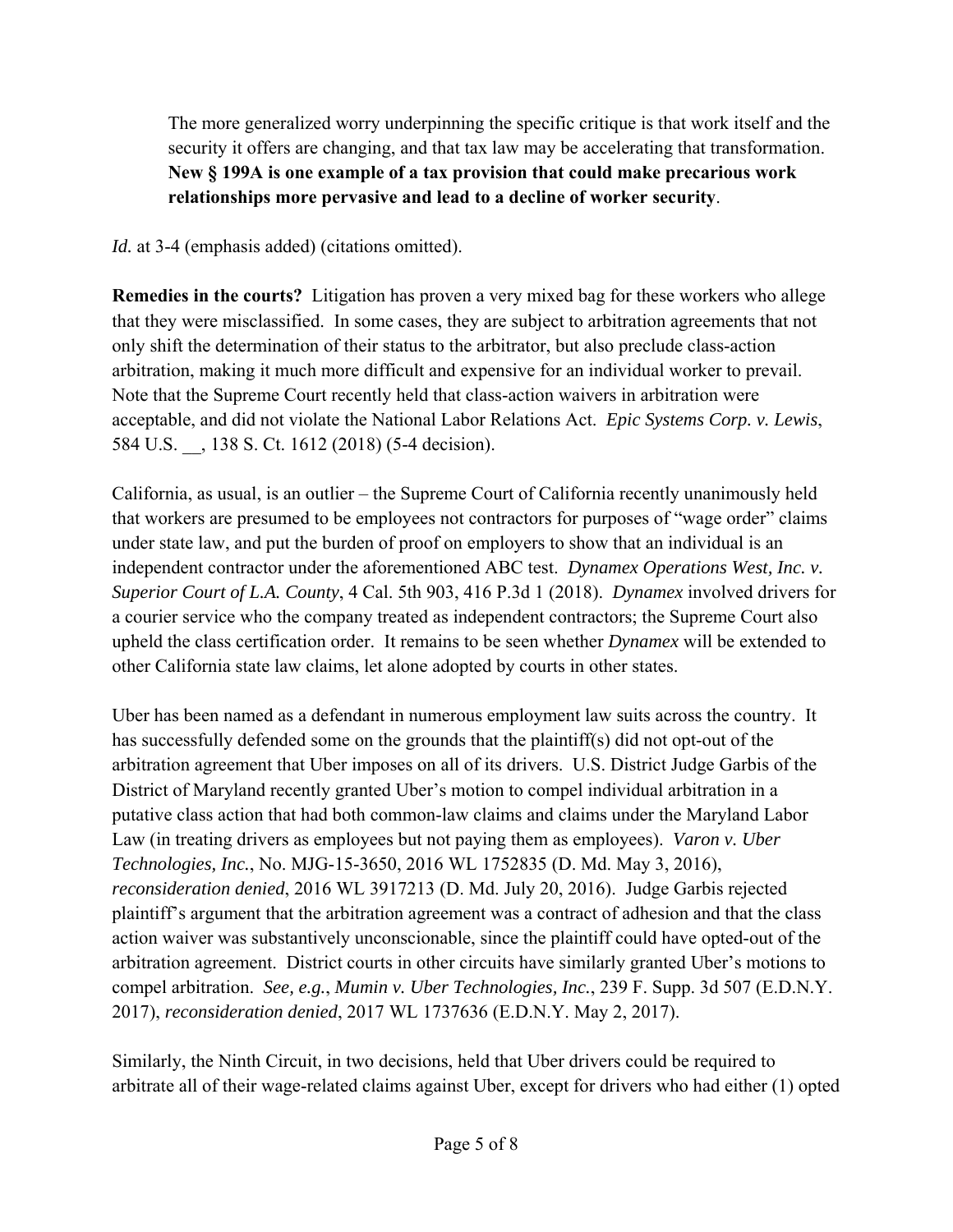out of the arbitration agreement, or (2) had brought claims under California's Private Attorney General Representative statute, a law that specifically precludes arbitration. *O'Connor v. Uber Technologies, Inc.*, 904 F.3d 1087 (9th Cir. 2018); *Mohamed v. Uber Technologies, Inc.*, 848 F.3d 1201 (9th Cir. 2016). Since Uber's arbitration agreement precludes class-action arbitration, that means that even if one arbitrator finds that a single driver was misclassified or otherwise can bring an employment claim, that finding will not extend to other drivers.

Most recently, the U.S. Supreme Court unanimously held that the "transportation worker exclusion" to the Federal Arbitration Act, 9 U.S.C. § 1, includes independent contractors, not just employees, and that this exclusion allows employees in the transportation industry to escape arbitration, here truck drivers who had claims for violation of the federal, Missouri, and Maine wage laws. *New Prime Inc. v. Oliveira*, 586 U.S. \_\_, 139 S. Ct. 532 (2019). Justice Gorsuch's opinion for the Court explained that the Federal Arbitration Act referred to "workers," not "employees," and that at the time the FAA was enacted, the statutory term "contract of employment" "did not necessarily imply the existence of an employer-employee or masterservant relationship," *id.* at 542, so that independent contractors in the transportation industry were encompassed by the FAA.

However, the impact of the *New Prime* decision may be limited by earlier court rulings holding that the "transportation worker exclusion" only applied to individuals who themselves were directly engaged in interstate commerce, usually by driving a vehicle across the state lines. Several lower court decisions have refused to apply this exclusion to couriers and other delivery drivers who only engaged in intra-state transportation. *See, e.g.*, *Lee v. Postmates, Inc.*, No. 18 cv-03421-JCS, 2018 WL 4961802, at \*7-\*8 (N.D. Cal. Oct. 15, 2018); 2018 WL 6605659, at \*6- \*7 (N.D. Cal. Dec. 17, 2018) (couriers and delivery drivers not engaged in interstate commerce), appeal docketed No. 19-15024 (9th Cir. Jan. 4, 2019); *Levin v. Caviar, Inc.*, 146 F. Supp. 3d 1146, 1152-54 (N.D. Cal. 2015) (same). This issue is also pending with respect to Amazon drivers. *Rittmann v. Amazon.com, Inc.*, No. 2:16-cv-01554-JCC (W.D. Wash.).

There are two pending appeals at the Ninth Circuit, the older stayed pending resolution of *New Prime*. *Van Dusen v. Swift Transp. Co.*, appeal docketed, No. 17-15102 (9th Cir. Jan. 19, 2017); *Lee v. Postmates, Inc.*, appeal docketed, No. 19-15024 (9th Cir. Jan. 4, 2019).

If the FAA's exclusion does not apply to workers engaged in wholly intra-state transportation, then there could be an inconsistent result: Uber drivers in Washington, D.C. – who regularly transport passengers to the airports and elsewhere in Maryland and Virginia – could avail themselves of the exclusion, while Uber drivers in San Francisco – who are unlikely to transport passengers to Nevada, Oregon, or Mexico – could not do so.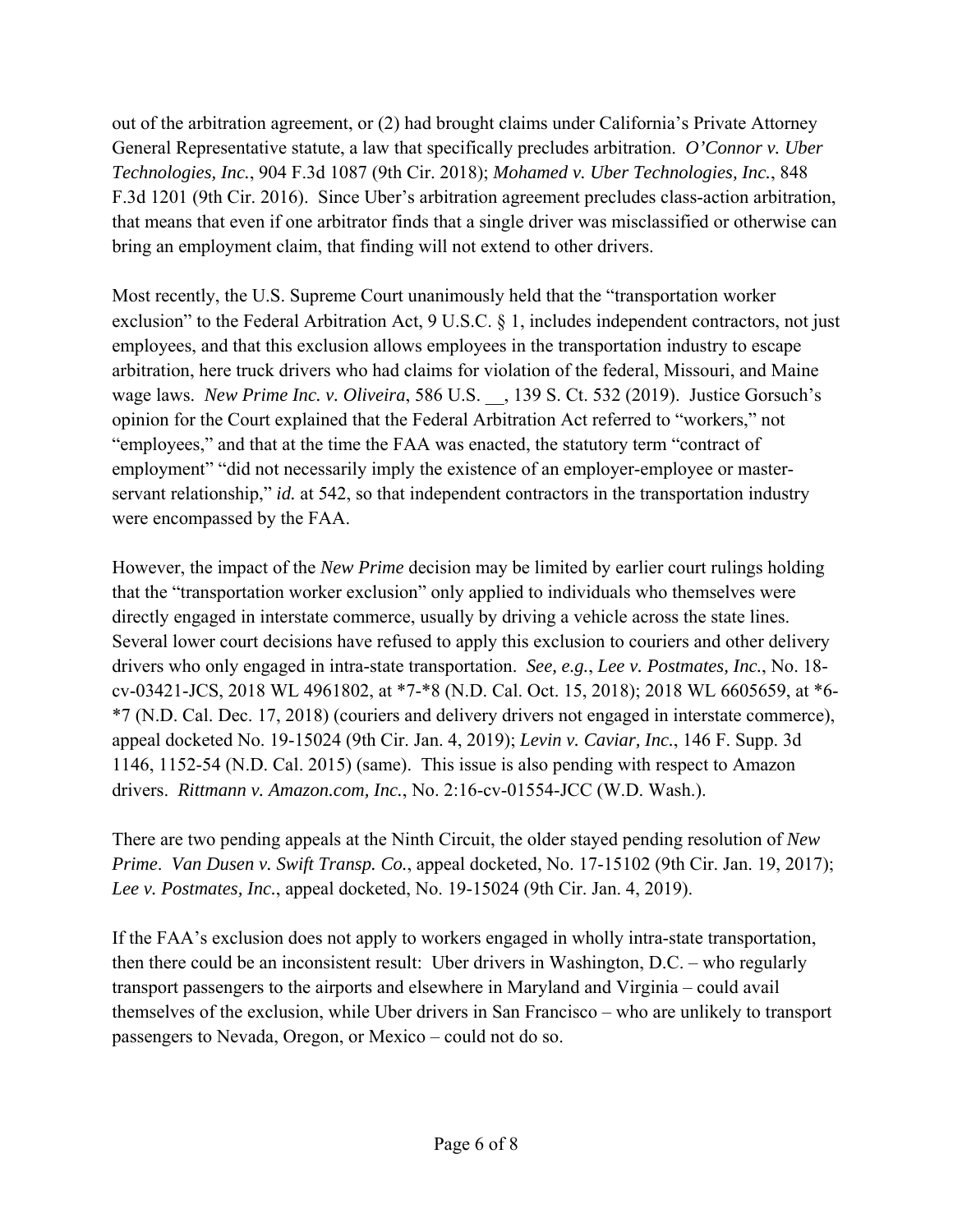**Legislative Remedies?** Commentators have noted that the legislative effort to amend the labor and employment statutes with respect to independent contractors has more often focused on employer-initiated legislation that excludes independent contractors. A number of states, including Florida, North Carolina, Arkansas, and Indiana, have recently passed legislation "codifying the position of on-demand transportation platform companies that their drivers are independent contractors," and Alaska also did so with respect to its workers' compensation laws after Uber left Alaska when it was fined for violating the workers' compensation law. *See* Veena Dubal, *Winning the Battle, Losing the War? Assessing the Impact of Misclassification Litigation on Workers in the Gig Economy*, 2017 WISC. L. REV. 739, 754 (2017).

In contrast, several states have misclassification statutes that attempt to protect independent contractors, although sometimes limited in scope. The Maryland Workplace Fraud Act, Md. Code Ann.., Labor & Empl. Art, § 3-901 *et seq*., provides some protection, but limited to independent contractors in the construction and landscape services industries. Similarly, two cities have passed legislation that attempts to provide greater protection to independent contractors – Seattle gave on-demand transportation workers (Uber, Lyft, etc.) the right to collectively bargain under local law, and New York expanded its wage laws to provide better coverage for freelancers. *See* Veena Dubal, *Winning the Battle, Losing the War? Assessing the Impact of Misclassification Litigation on Workers in the Gig Economy*, 2017 WISC. L. REV. 739, 755-56 (2017). Legislative reform on behalf of independent contractors is more likely to succeed when there is a strategic partnership with both unions and workers' rights organizations as part of a broader policy campaign.

Litigation alone is not the remedy, and employment lawyers need to look at the big picture in addressing misclassification issues, as Professor Veena Dubal of UC Hastings College of the Law recently wrote:

Politically-integrated misclassification litigation is much easier discussed than enacted, especially by dispersed, atomized workers and decentralized advocates operating across both public and private arenas. However . . . on-demand gig economy firms have carried out their own form of politically-integrated advocacy—defending lawsuits, lobbying for new laws to protect their independent contractor model, and deploying savvy public relations campaigns that include the mobilization of consumers. Labor, by contrast, has almost solely relied on lawsuits.

While litigation has taken the center stage in the fight against the contemporary gig economy, the case studies from the antecedent gig economy are clear: even if successful, these lawsuits will not make insecure work secure. After spending twenty years litigating misclassification cases, Beth Ross, who valiantly led FedEx drivers through